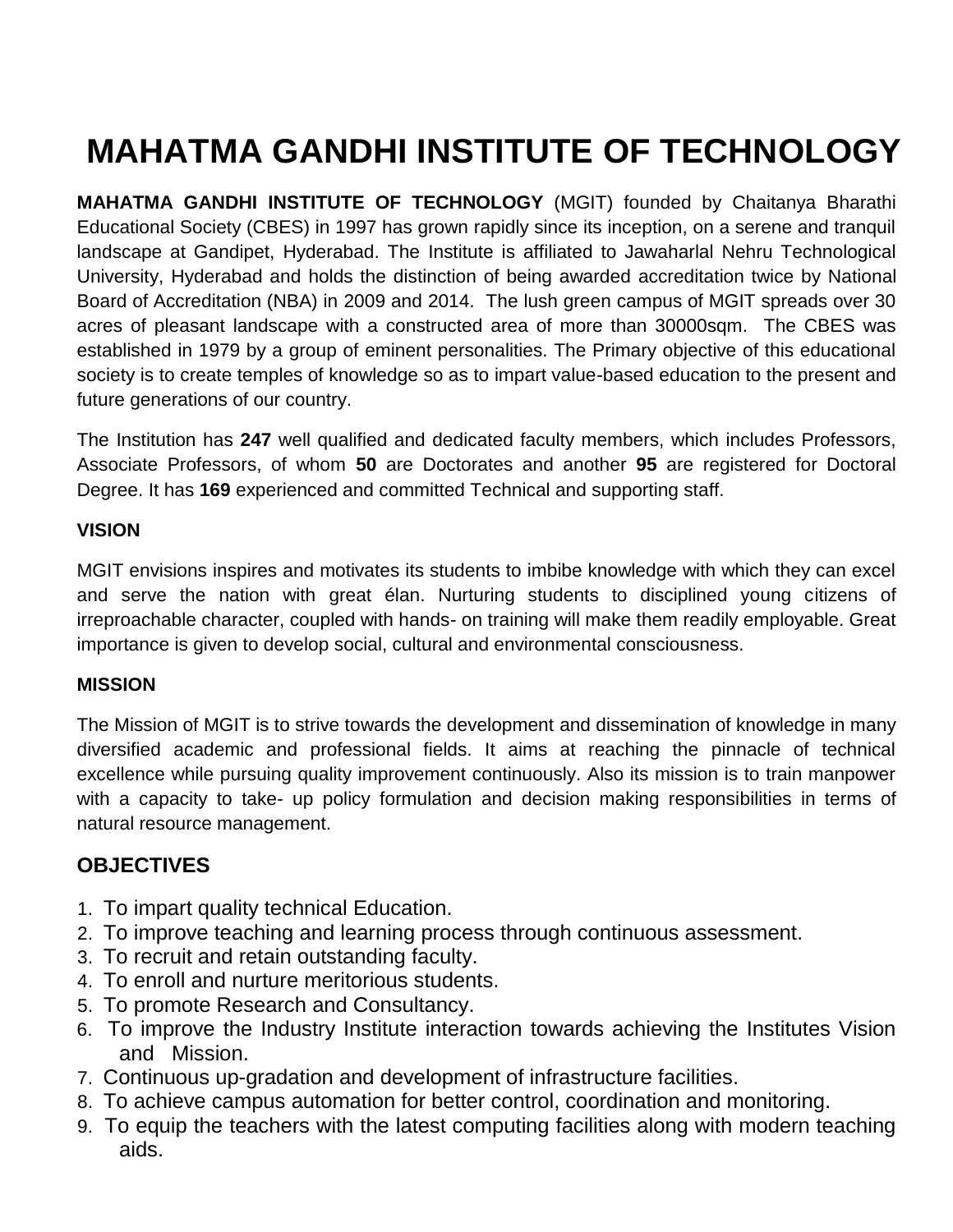- 10. To encourage faculty to pursue higher studies.
- 11. Enhancement of academic standards through autonomy.
- 12.To establish finishing schools to help weak/rural students improve their technical skills and communicative skills ability.

# **ACHIEVEMENTS :**

- \* Twice Accredited by NBA, New Delhi in 2009 and 2014.
- \* MGIT now ranks no.2 in Telangana State [\(http://pickacollege.digit.in/best-engineering](http://pickacollege.digit.in/best-engineering-colleges/andhra-pradesh)[colleges/andhra-pradesh\)](http://pickacollege.digit.in/best-engineering-colleges/andhra-pradesh)
- ❖ Accredited by TCS for Campus Placements.
- Life Institutional Membership with IEI, ISTE and CSI.
- Received ISTE AP SECTION Best Engineering College Principal Award 2012.
- $\div$  The ISTE chapter of MGIT is awarded the "Best ISTE CHAPTER AWARD" at the 42<sup>nd</sup> National Annual Convention, 2013.
- The ISTE chapter of MGIT is awarded the "Best ISTE STUDENT CHAPTER AWARD" FOR Andhra Pradesh Section at the 17<sup>th</sup> ISTE Students National Annual Convention, 2014.
- $\div$  MGIT obtained 72<sup>nd</sup> rank at ALL India Level "Education World".
- AAA Grade to MGIT "CAREERS 360".
- Permanently affiliated to JNTUH.
- UGC granted recognition under 2(F) & 12(B) of the UGC act, 1956 in February, 2014.

# **COURSES OFFERED:**

UG courses offered at MGIT:

| <b>B.Tech: Courses</b>                        | <b>Intake</b> | <b>EAMCET Ranks of students admitted</b><br>During the year 2015-16 |       |
|-----------------------------------------------|---------------|---------------------------------------------------------------------|-------|
|                                               |               | <b>First Rank</b>                                                   | Last  |
| Civil Engineering(CIV)                        | 120           | 4494                                                                | 8653  |
| Electrical & Electronics Engineering(EEE)     | 120           | 4682                                                                | 7399  |
| <b>Mechanical Engineering (MEC)</b>           | 120           | 3836                                                                | 9196  |
| Electronics & Communication Engineering (ECE) | 180           | 3925                                                                | 6164  |
| Computer science & Engineering(CSE)           | 180           | 3138                                                                | 5109  |
| Information Technology (INF)                  | 60            | 4813                                                                | 7648  |
| Mechanical(Mechatronics)Engineering(MCT)      | 60            | 4719                                                                | 11938 |
| Metallurgical & Materials Engineering (MMT)   | 60            | 15383                                                               | 86924 |
| <b>TOTAL</b>                                  | 900           |                                                                     |       |

PG courses offered at MGIT:

| M.Tech:                                                   | Intake |
|-----------------------------------------------------------|--------|
| Computer Networks & Information Security (CN & IS)        | 18     |
| Mechatronics(MCT)                                         | 18     |
| Digital Electronics & Communication Engineering (DE & CE) | 18     |
| Power Electronics & Electrical Drives (PE & ED)           | 18     |
| Software Engineering (SE)                                 | 18     |
| <b>Computer Aided Structural Engineering (CASE)</b>       | 18     |
| <b>TOTAL</b>                                              | 108    |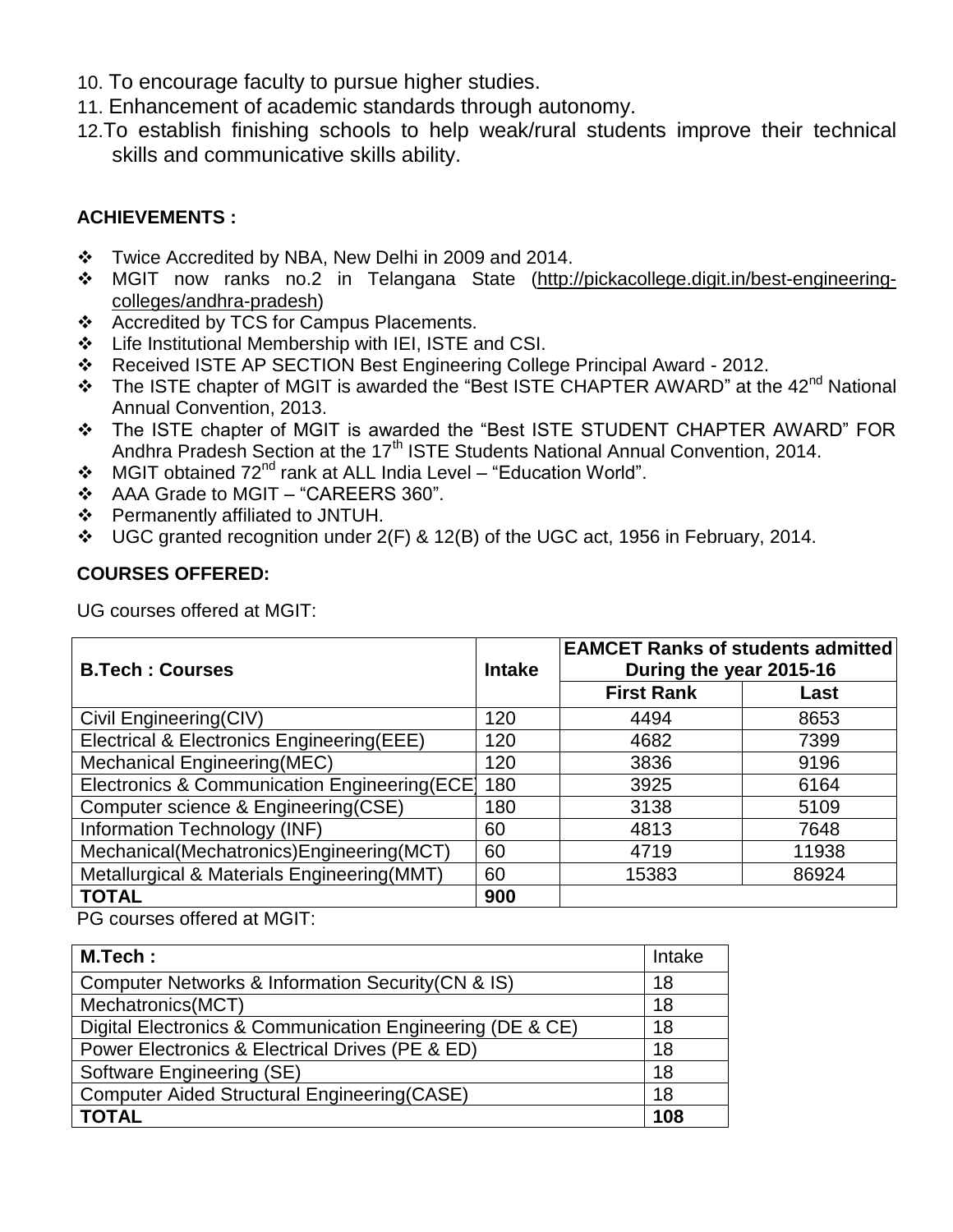# **GRANTS RECEIVED FROM FUNDING AGENCIES :**

| <b>Particulars</b>                           | <b>Funding Agency</b> | <b>Amount</b>  |
|----------------------------------------------|-----------------------|----------------|
|                                              |                       | (Rs. In Lakhs) |
| Modernization of CNC & Robotics Lab-MCT      | <b>AICTE</b>          | 14.00          |
| Entrepreneurship Development Cell (EDC)      | <b>AICTE</b>          | 8.00           |
| Industry Institution Partnership Cell (IIPC) | <b>AICTE</b>          | 10.00          |
| <b>Research Promotion Scheme - ECE</b>       | <b>AICTE</b>          | 5.16           |
| <b>Student Research Projects:</b>            |                       |                |
| Mechanical (One Project)                     | IEI (INDIA), R&D Cell | 0.30           |
| <b>ECE(Two Projects)</b>                     |                       | 0.50           |
| <b>TOTAL</b>                                 |                       | 37.96          |

# **COMPUTATIONAL FACILITIES:**

The Institute has 945 computer systems Spread across various departments, with latest configuration and connected through LAN. Printers and copiers are available with power backup facility. In addition, there is a stand-by internet facility through wireless. CALL labs help students to refine communication skills with the help of latest software and audio visual aids. The Department of MCT is equipped with a CAD-CAM lab with latest configuration. **75 MBPS** internet facility is available for all departments and Library.

#### **LIBRARY AND INFORMATION CENTRE:**

The Library and information centre houses 44,408 books, 10,747 Titles, 236 International journals and has subscription for 2800 e-journals through Springer Link, IEEE, Elsevier, Black well, J-Gate, ASTM Digital Library.

NPTEL video Lectures are available for all the subjects. The library facility is open during and after college hours.

# **MINERAL WATER PLANT:**

MGIT has established two mineral water plants each with a capacity of 1000 Ltrs/hour with an aim to provide potable water for all its staff and students.

# **INDUSTRY-INSTITUTION INTERACTION:**

The Ministry of Steel, Government of India has chosen MGIT from amongst 18 elite educational Institutes across the Country offering the programme on Metallurgical and Materials Engineering to implement a Scheme called **Ministry of Steel Chair Professor** and **Student Scholarships** for a period of five years. **Professor K Bhanu Sankara Rao**, former Dean, SEST, University of Hyderabad has been appointed as the Ministry of Steel Chair Professor in MGIT for the period 2013-2018. As part of this scheme top five students of III Year and IV Year of MME are entitled to receive scholarships @10.000/- per month for 24 months during the period from 2013 to 2018.

The Departments of CSE & IT entered into an MOU with Enhance, edu, IIT with a view to improve Learning Skills of the students and to present CIT to all the qualified students. This is under the initiative of Ministry of ICT, Government of India. Department of ECE has MoU's with M/s. Vama Industries, M/s. Vijai Electricals & M/s. Elico. Department's of CSE & IT have MoU's with M/s. Vama Industries & M/s. Salvo Technologies. Department of Mechatronics have MoU's with M/s. Vama Industries, M/s. Fluroshield Equipments, M/s. VM Precision Punch (P) Ltd. & M/s. Evolve 3D. Department of Metallurgy has MoU's with M/s. Vama Industries, Defence Metallurgical Research